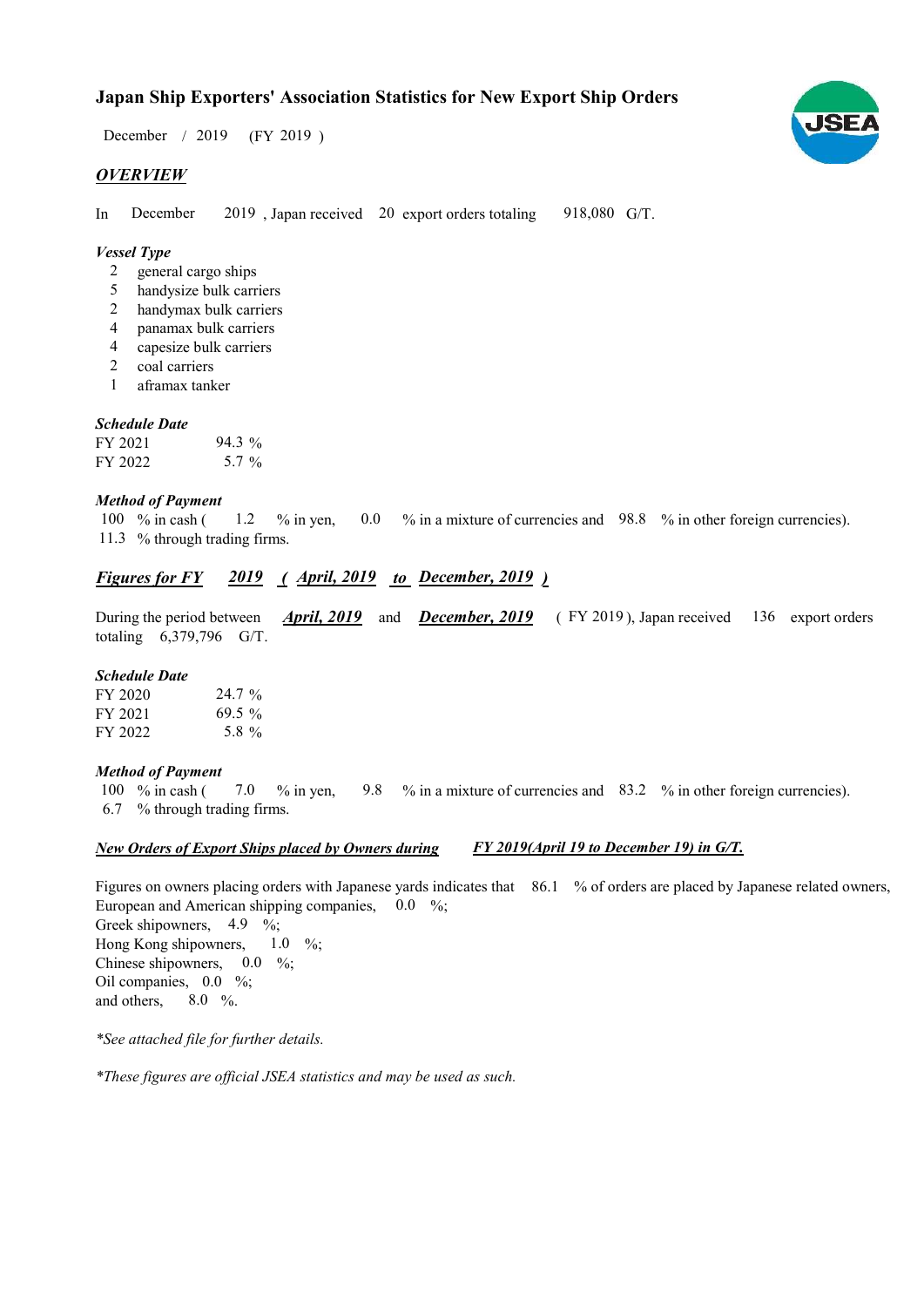### New Export Orders Placed in December 2019 (FY 2019) Based on Fiscal Year

No. | G/T || No. | G/T || No. | G/T || No. | G/T || No. | G/T || No. | G/T || No. | G/T || No. | G/T General Cargos 29 1,936,740 2 17,440 2 232,600 2 35,300 1 19,150 2 19,980 9 324,470 15 666,430 Bulk Carriers 150 6,394,050 64 2,811,900 9 391,000 9 496,700 14 661,000 17 837,900 113 5,198,500 158 7,351,900 Tankers 34 2,356,137 8 273,126 2 220,400 3 303,100 0 0 1 60,200 14 856,826 18 1,128,926 Combined Carriers 0 0 0 0 0 0 0 0 0 0 0 0 0 0 0 0 Others 1 1,240 0 0 0 0 0 0 0 0 0 0 0 0 0 0 Total 214 10,688,167 74 3,102,466 13 844,000 14 835,100 15 680,150 20 918,080 136 6,379,796 191 9,147,256 FY 2019 / FY2018 (%) \* 106.9 84.3 126.3 97.8 48.1 70.5 80.5 \*\* 84.8 In CGT 1,5829,871 | 1,380,469 | 351,727 | 327,089 | 298,268 | 391,742 | 2,749,295 | 3,916,518 Description Apr 18 to Mar 19 Apr 19 to Aug 19 September 2019 October 2019<br>No. 6/T No. 6/T No. 6/T No. 6/T November 2019 December 2019 Apr 19 to Dec 19 Jan 19 to Dec 19

Figures for shipbuilding orders of 500 G/T and over for export as steel vessels placed with JSEA members are covered.

\*FY 2018/FY2017

\*\*Calendar Year 2019

JSEA (January 2020)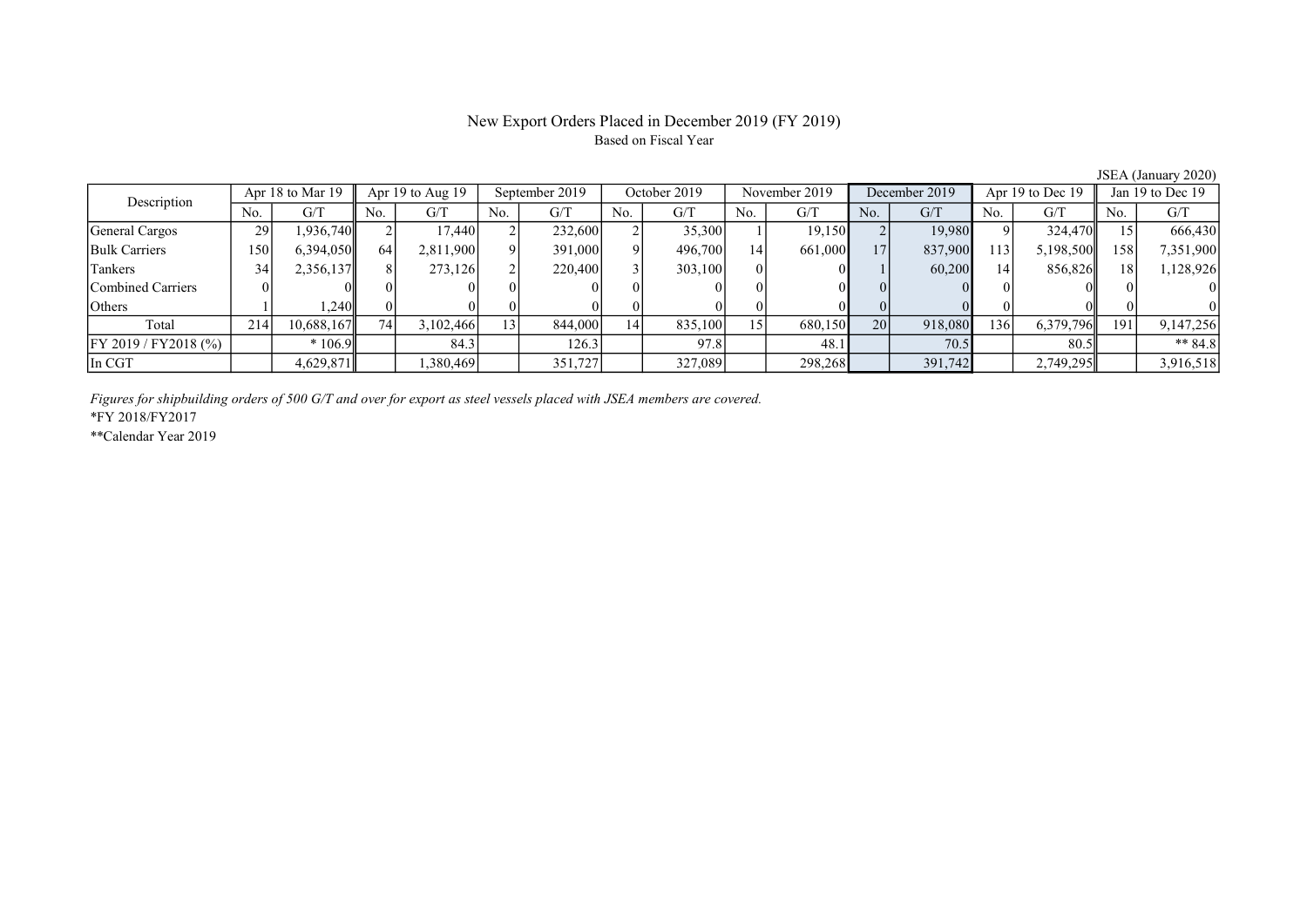# Export Ships Delivered in December 2019 (FY 2019) Based on Fiscal Year

|                     |     |                  |                                                                            |                      |                                     |                |                                                          |              |                    |               |                                                  |               |                                       |                      | Jan 19 to Dec 19                                                          |
|---------------------|-----|------------------|----------------------------------------------------------------------------|----------------------|-------------------------------------|----------------|----------------------------------------------------------|--------------|--------------------|---------------|--------------------------------------------------|---------------|---------------------------------------|----------------------|---------------------------------------------------------------------------|
| No.                 | G/T | No.              | G/T                                                                        | No.                  | G/T                                 | No.            | G/T                                                      | No.          | G/T                | No.           | G/T                                              | No.           | G/T                                   | No.                  | G/T                                                                       |
| 27                  |     | 10 <sup>1</sup>  |                                                                            |                      |                                     |                |                                                          |              |                    |               |                                                  | 14            |                                       | 19                   | 1,958,013                                                                 |
| 116                 |     | 71               |                                                                            | 18 <sub>1</sub>      |                                     |                |                                                          | 16           |                    |               | 351,991                                          | '38           |                                       | 1761                 | 7,212,679                                                                 |
| 68                  |     | 29 <sup>1</sup>  | 2,135,848                                                                  |                      | 375,694                             |                | 444,306                                                  |              |                    |               |                                                  | 43            |                                       | 68                   | 4,499,267                                                                 |
|                     |     |                  |                                                                            |                      |                                     |                |                                                          |              |                    |               |                                                  |               |                                       |                      |                                                                           |
|                     |     |                  |                                                                            |                      |                                     |                |                                                          |              |                    |               |                                                  |               |                                       |                      |                                                                           |
| 211<br>$\angle 1$ . |     | 110I             |                                                                            | 24                   |                                     |                | 1,990,921                                                | 20           |                    |               | 483,991                                          | 195           |                                       | 263                  | 13,669,959                                                                |
|                     |     |                  | 151.1                                                                      |                      | 122.6                               |                | 188.4                                                    |              |                    |               |                                                  |               |                                       |                      | ** $125.2$                                                                |
|                     |     |                  | 2,805,791                                                                  |                      | 596,183                             |                | 801,225                                                  |              |                    |               |                                                  |               |                                       |                      | 6,362,200                                                                 |
|                     |     | Apr 18 to Mar 19 | 2,691,356<br>4,235,101<br>4,127,923<br>11,054,380<br>$*109.7$<br>5,410,238 | Apr $19$ to Aug $19$ | 1,001,516<br>2,848,238<br>5,985,602 | September 2019 | 252,466<br>662,129<br>26 <sup>1</sup><br>33<br>1,290,289 | October 2019 | 238,346<br>308,269 | November 2019 | 715,554<br>111,537<br>827,091<br>66.4<br>374,899 | December 2019 | $_{01}$<br>132,000<br>74.9<br>240,156 | Apr $19$ to Dec $19$ | 1,492,328  <br>5,886,181<br>3,199,385<br>10,577,894<br>132.8<br>4,818,254 |

Deliveries of new shipbuilding orders of 500 G/T and over for export as steel vessels placed with JSEA members are covered.

\*FY 2018/FY2017

\*\*Calendar Year 2019

JSEA (January 2020)